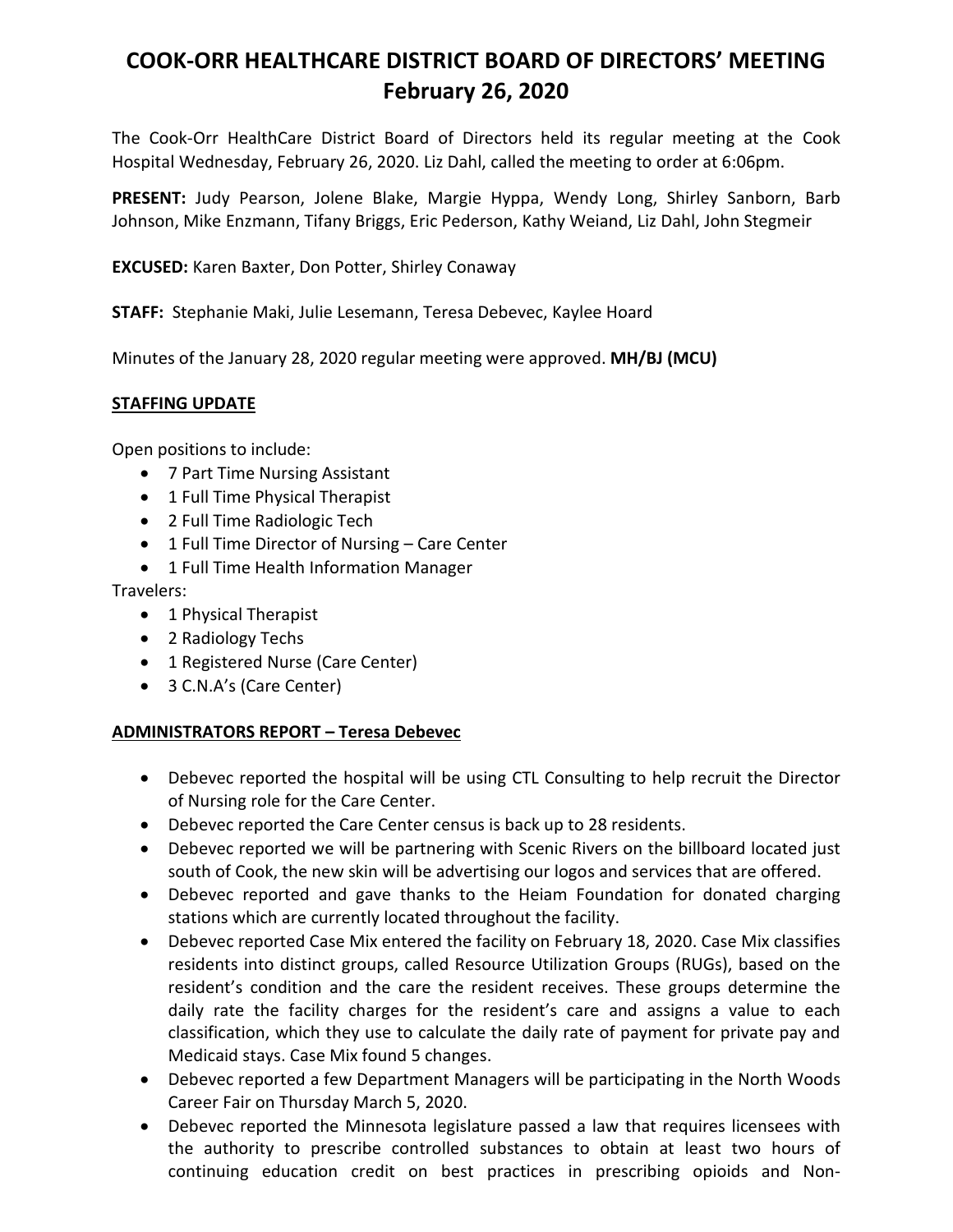pharmacological and implantable device alternatives for treatment of pain and ongoing pain management.

- Debevec reported the hospital portal does not have the ability to notify board members when items are added to the portal. Teresa or Stephanie will email a notification to board members when the portal has been updated.
- Debevec reminded board members to fill out expense forms if they traveled to the Annual Trustee Conference in January and turn them in to Stephanie.
- Debevec reported she has been in contact with our board consultant to gather information he has requested. She reminded everyone our consultant will be on-site Saturday, May 2nd from 9:00am - 12:00pm.

### **COMMITTEE REPORTS:**

### • **Executive Committee: 01/28/2020 – Liz Dahl**

 $\circ$  Liz had discussion on the idea of forming a new committee for physical and mental health which would include board members and staff within our facility. It is hopeful to gain enough participation to provide education to community members. She asked for any interested board members to participate and to bring ideas forward.

### • **Finance Committee: 02/26/2020 – Kaylee Hoard**

- $\circ$  For the month Acute patient days were over budget by 1 day, with Swing & Transitional bed days under budget by 35 days ER visits were under budget by 45 visits. Emergency Room average level of care increased from December 3.38 to 3.49. Observation days under budget by 16 days. All other combined outpatient registrations were slightly over Care Center ADC under budget for the month. As of 02/12- we are Net Operating Revenues were \$146k under budget, along with total expenses under budget by \$59k, resulting in the Operating Margin behind budget. Adding in Non-Operating Revenue, Net Income was behind budget by \$83k. Payor category of Medicaid & Other were over budget, with all others under budget for the month. Note: AR Days decreased from prior month from 49.5 to 45.0. Both Hospital & Care Center decreased Days Cash on Hand continues to trend slightly above target.
	- Department of Human Services (DHS) is currently auditing the 2015-2016 & 2017-2018 Care Center Statistical & Cost Report - still in process
	- National Government Services (NGS) is currently auditing the 2015 & 2016 Medicare Cost Reports RSM is onsite Feb 24-27 to complete the annual audit
	- Care Center Cost & Statistical report for 10/01/18-09/30/19 was filed on January 31, 2020
- **Credentialing Committee:**
	- o **New Applicants:** Joseph Vidmar, CRNA; Yan Julie Dong, MD (Cardiology)
	- o **Reappointments:** David Boyce, PT (EMG); Stacy Colich, RD; Jean Maslowski, RD; Heather Smith, PA-C (Derm); Timothy Sprouls, DDS and Tele-radiologists Adman Hecht, MD and Scott Kerns, MD
		- **JP/ME (MCU)**
- **Quality Assurance Process Improvement (QAPI)**: **No Meeting**
- **Compliance and Ethics**: **No Meeting**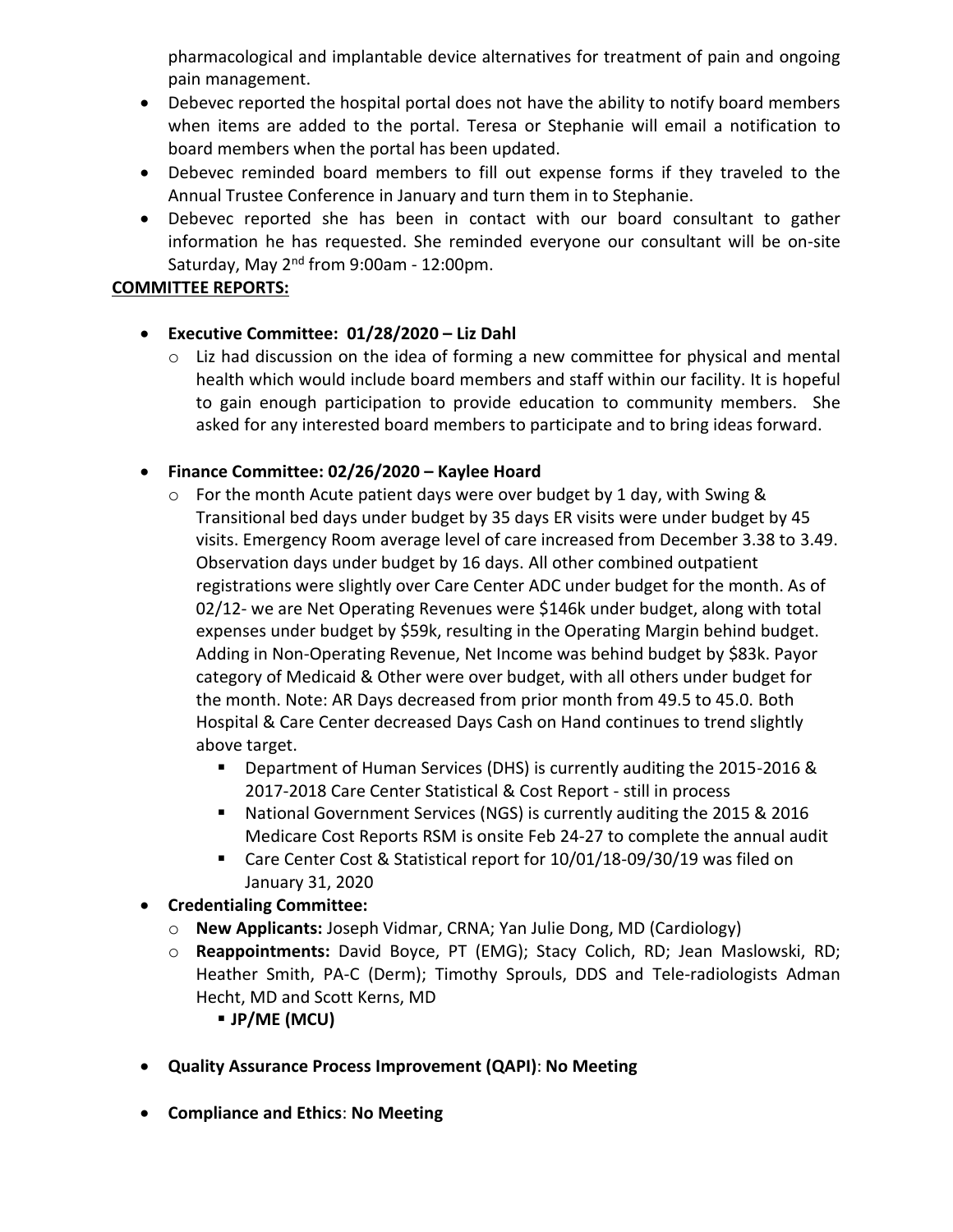### • **Patient and Employee Safety: 02/11/2020 – Liz Dahl**

- $\circ$  Dahl provided report from the Patient and Employee Safety Meeting. Dahl gave specifics on the number of falls in the Care Center in the previous quarter.
- $\circ$  Lesemann reported a new process which will analyze each fall after its occurrence. Members of Care Center staff will gather after the fall to perform a root cause analysis and prevention measures will be put in place for future incidents.

# • **Board Education – Teresa Debevec**

 $\circ$  CMS is proposing a regulation to Medicaid program financing and supplemental payments. This rule would result in substantial cuts to the national Medicaid program and that will impact hospital and health system reimbursement. The new rule is vague and available data is limited. MHA has written a 5-page comment to CMS to withdraw the rule in its entirety.

# • **Governance Committee: 02/20/2020 – Mike Enzmann**

- o Mike reported 9 members of the board have a conflict of interest either by association or employees working at our facility.
	- **Jolene Blake Daughter, Jodi Whiteside, is a Nursing Assistant in the Care Center**
	- Wendy Long Currently employed at Bois Forte Clinic.
	- Tifany Briggs Secretary for the Heiam Medical Foundation
	- Karen Baxter Daughter in-law, Julie Ioerger, works as a Registered Nurse in the Hospital and Outpatient Services
	- Don Potter Lake Vermilion Fire Brigade President Receive grant funds
	- Eric Pederson Occasional music entertainment
	- **Julie Lesemann Sister, Teresa Debevec, is CEO Daughter, Kendra Swanson is** a Nursing Assistant in the Care Center
	- Stephanie Maki Mother, Robin Ferguson, is Patient Registrar in Admissions.
	- **Teresa Debevec Sister, Julie Lesemann, is COO.**

#### **NEW BUSINESS & CORRESPONDENCE**

- **Community Benefit Program**
	- $\circ$  Debevec reported an update was made to the Community Benefit Program policy to adjust the federal poverty guidelines to match 2020.

# ▪ **JP/MH (MCU)**

- **LPN Contract**
	- o Debevec asked for approval in the ratification of the AFSCME LPN contract.

# ▪ **JP/ME (MCU)**

- **Adult Day Services Survey**
	- o Debevec reports ADS was surveyed on January 27, 2020 and ten citations were reported, corrective action has been taken.
- **Annual Report**
	- o Debevec reviewed the annual report with board members.
- **Next Board Meeting: March 24, 2020**
- **Questions or comments: N/A**